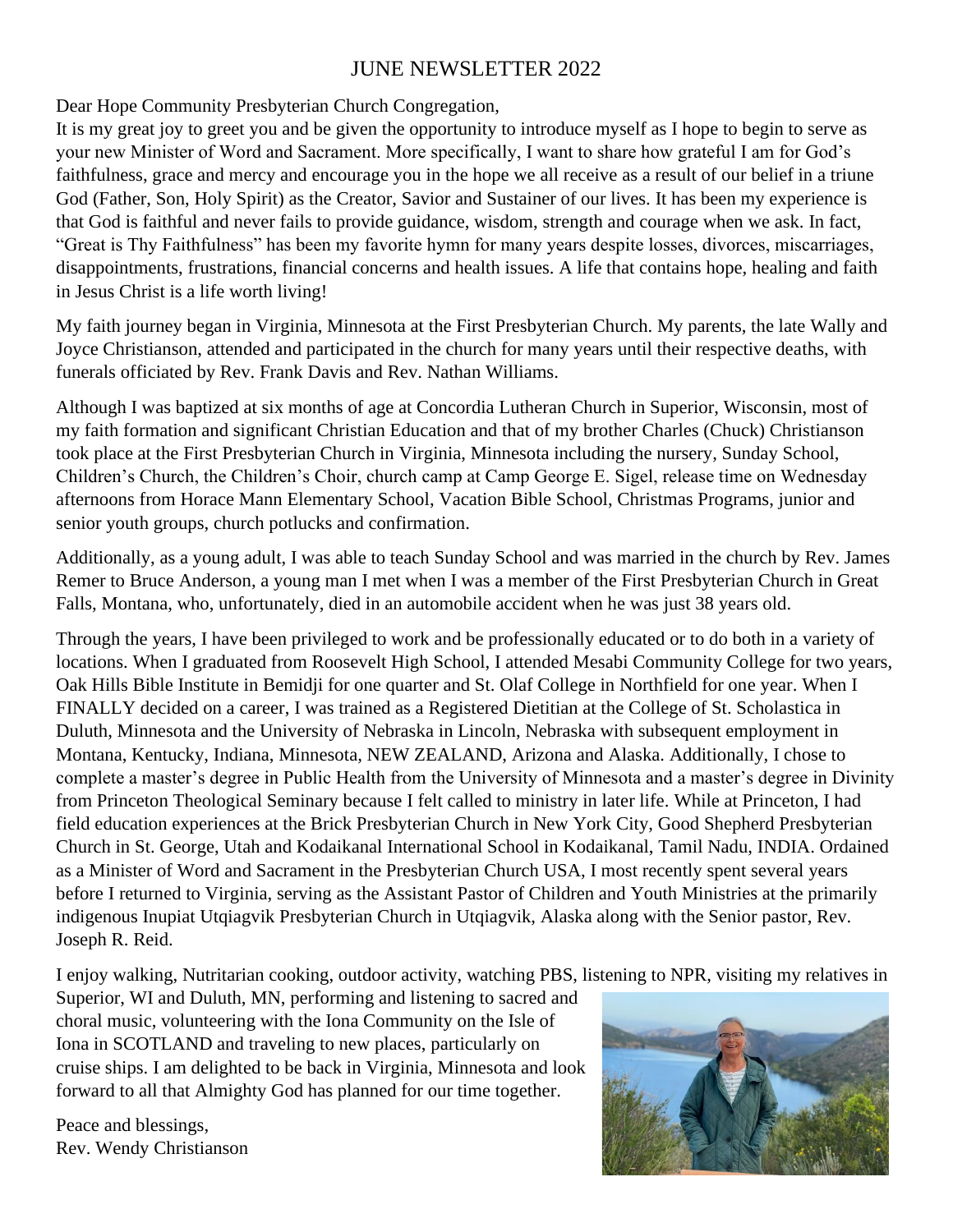#### **Happy June Birthdays**

- 1 John Pearsall 26 Amanda Claesson
- 
- 2 Jo Paulson 27 Lee Kesanen
- 5 Jordan Skalko 29 Stephanie Falkowski
- 12 Clyda Prosen 29 Pete Wilhelm
- 13 Roselle Parsons

#### **Session Highlights**

- Session decided to resume coffee fellowship following worship, except when COVID cases are at a high level in our community.
- Session voted to approve of the contract terms presented by the Pastoral Nominating Committee for Rev. Wendy Christianson to become our new part-time pastor.
- Session has scheduled a Congregational Meeting for Sun, June 12 following worship to vote on accepting Rev. Christianson as our new pastor.

#### **COVID Levels High**

Since COVID levels are again high in our community, please wear a mask. Session is following guidance from the St. Louis County Health Department for masks to be worn in public indoor places. It is a simple way to show love for others, especially the vulnerable in our community.

#### **Congregational Meeting**

Please join us for a Congregational Meeting on June 12 following worship. The purpose of the meeting will be to vote on accepting Rev. Wendy Christianson as our new part-time pastor. Rev. Frank Davis will moderate the meeting.

#### **Pentecost June 5**

Everyone is invited to wear red for Pentecost on June 5, or other flame-like colors. Also, join us following worship for cake to celebrate and thank our choir members and wonderful musician, Angie, for all their hard work throughout the year! Because of COVID, we will serve and eat the cake outside or you may take a piece with you.

#### **Pastor Contract Terms**

- Renewed annually
- Salary of \$31,000 per year (to be divided as \$19,000 salary and \$12,000 housing)
- Will average approximately 18 hours per week with 12 Sundays off per year
- 4 weeks vacation
- 2 weeks study leave; only 1 Sunday to be included
- Study expenses of \$1,000 per year
- Half of SECA payments paid directly to Rev. Christianson

#### **In Sympathy**

Sympathy to the family of Thomas Schmucker who passed away in December 2021.

#### **Klara's Party**

Everyone is invited to attend Klara DeVries' Graduation Party on Sunday, June 5 from 11:30 to 2:30 at the Olcott Park Greenhouse at 711 N. 9th Ave in Virginia. Congratulations Klara!

#### **Land of the Loon**

Join us outside church to watch the Land of the Loon parade the morning of June 18! The CE/Youth Committee will not be selling food and beverages this year, but we would still like to if we have enough volunteers. Contact the church if you are willing to volunteer. Proceeds will go toward our Little Free Pantry. Donations of cans of pop (any type), bottled water, and ice can be brought to the church before June 18.

#### **Gethsemane Collection**

Gethsemane Lutheran Church is collecting gently used bath towels and bras during the month of June to donate to two organizations. They are willing to pick up items, or you can bring them directly to Gethsemane or our church office.

#### **Prayer Chain**

Please contact the church if you are interested in being part of a prayer chain.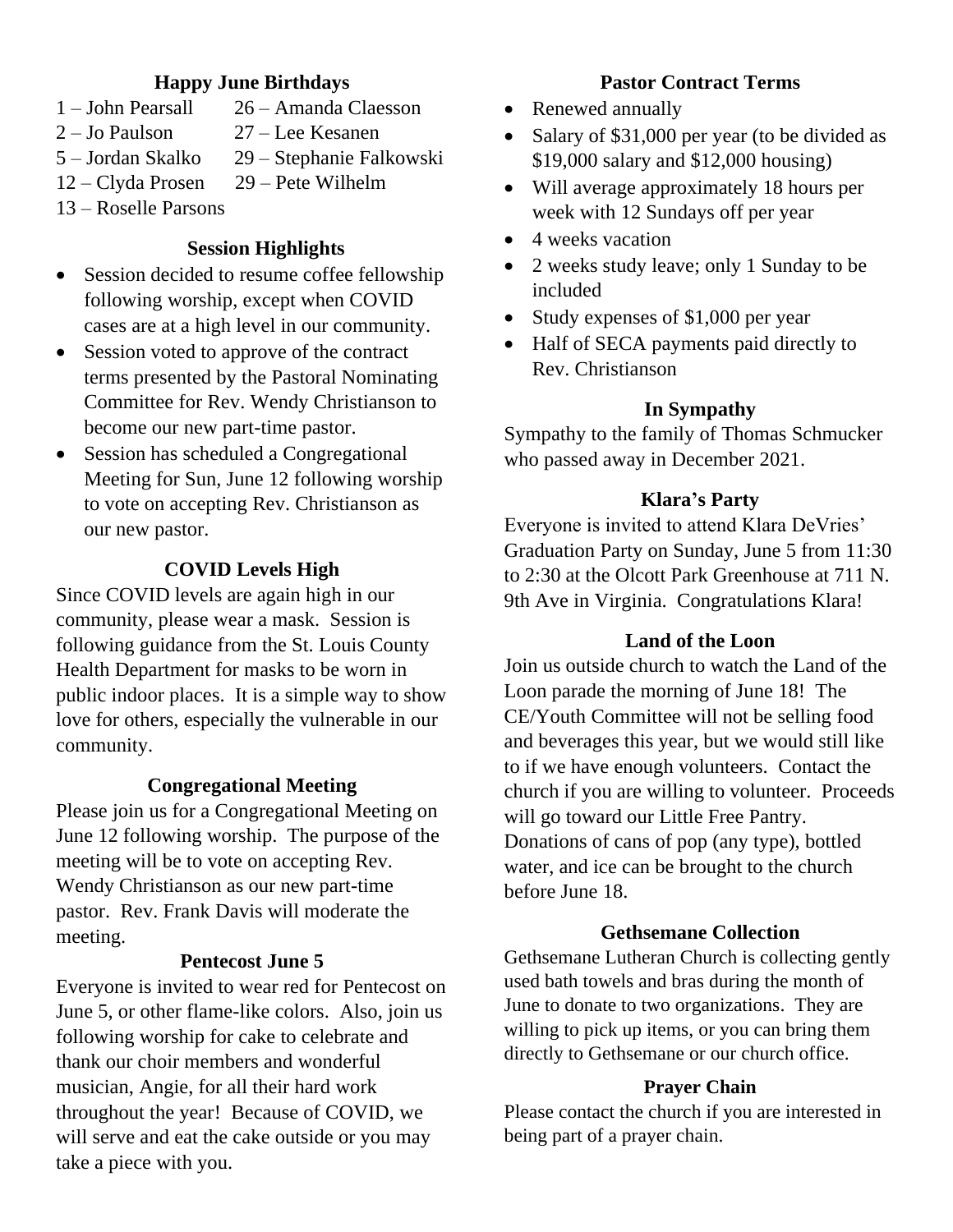## Geranium Memorials

- Angie Cantlon In memory of family
- Judy & Claude Erickson In memory of Judy's sister Julene, newphews Luke Erickson and David Healy, and Rev. Connie Dorn
- Kathy Jacklen & Mel Moschler In memory of Mel Sr. & Virginia Moschler, Helen & Don Jacklen
- Diane Hakala In memory of David, Susan and Audrey
- Gordy & Kay Hoelscher In memory of family
- Janet & Roger Koski In memory of son-in-law Jeff
- Marianne Loscheider In memory of Harry Digerness and Peter Loscheider
- Jack McKillop In memory of brothers Tom & Hugh (Army WWII), family and friends
- Carolyn Olsen In memory of Earl B. Olsen, Jr., U.S. Army-Korea
- Irene & Larry Salo In memory of our parents Eugene & Dorothy Salo, Kirsti & Rainer Makirinne
- Sue & Craig Stevens In memory of Craig's dad (WWII), Sue's grandfather (WWI)

| Kristin Clark      | Air Force                             | 1986-2008   | Jim Jacklen           | Navy          |             |
|--------------------|---------------------------------------|-------------|-----------------------|---------------|-------------|
| <b>Bobby Clark</b> | Air Force                             | 1986-2006   | Lawrence Jaksch       | Army          | Korea       |
| Jason Daniels      | Marines                               | Iraq        | Creighton Koski       | MN Nat. Guard |             |
| Kevin Daniels      | Marines, Army, Nat. Guard Iraq        |             | Roger Koski           | Navy          | 1961-1964   |
| Dwight Day         | Air Force                             | 1981-1988   | Shannon Kroenke       | Nt. Guard     | Active      |
| William Day        | Air Force                             | WWII        | <b>Bob Little</b>     | Army Ranger   | <b>WWII</b> |
| Rev. Connie Dorn   | Navy Chaplain                         |             | Gregory Ladd Mason    | Air Force     | Vietnam     |
| Robert C. Ely      | Army                                  | 1941-1946   | Wesley McKay          | Army          | <b>WWII</b> |
| Robert H. Ely      | Army                                  | 1917        | Hugh McKillop         | Army          | WWII        |
| Eugene Erickson    | Army-POW                              | Korea       | Jack McKillop         | Air Force     | 1958-1964   |
| George Ewens       | Navy                                  | WWII        | Tom McKillop          | Army          | WWII        |
| William Ewens      | Air Force                             | 1942-1946   | Kenneth Moorefield    | Marines       |             |
| Jacob Fahrendorff  | Army Reserve                          |             | Melvin Moschler       | Navy          | 1970-1989   |
| C. A. Graham Jr    | Army Sgt. MP                          | <b>WWII</b> | Earl B. Olsen, Jr.    | Army          | Korea       |
| James Healy        | Air Force                             | Vietnam     | <b>Bob Prosen</b>     | Army          | WWII        |
| Jerry Healy        | Army                                  | Vietnam     | <b>Scott Schewe</b>   | Army          | 1960-1962   |
| Jerry Healy Jr     | Nat. Guard Kuwait/Afghan./Sudan/ Iraq |             | John Smith            | Navy          | WWII        |
| Judson Healy       | Air Force                             | Vietnam     | Orvel Smith           | Navy          |             |
| Lee Hendricks      | Army                                  | WWII        | Kenneth Smith         | Army          |             |
| Tom Hewett         | Air Force                             | 1961-1965   | <b>Wesley Tjosaas</b> | Army          | WWII-killed |
| Gordy Hoelscher    | Army                                  | 1969-1972   | Fred Warren           |               | <b>WWII</b> |
| Don Jacklen        | Nat. Guard                            | Korea       | Lemual Wilhelm        | Army-Yankee   | Civil War   |
|                    |                                       |             |                       |               |             |

## Service Person Recognition